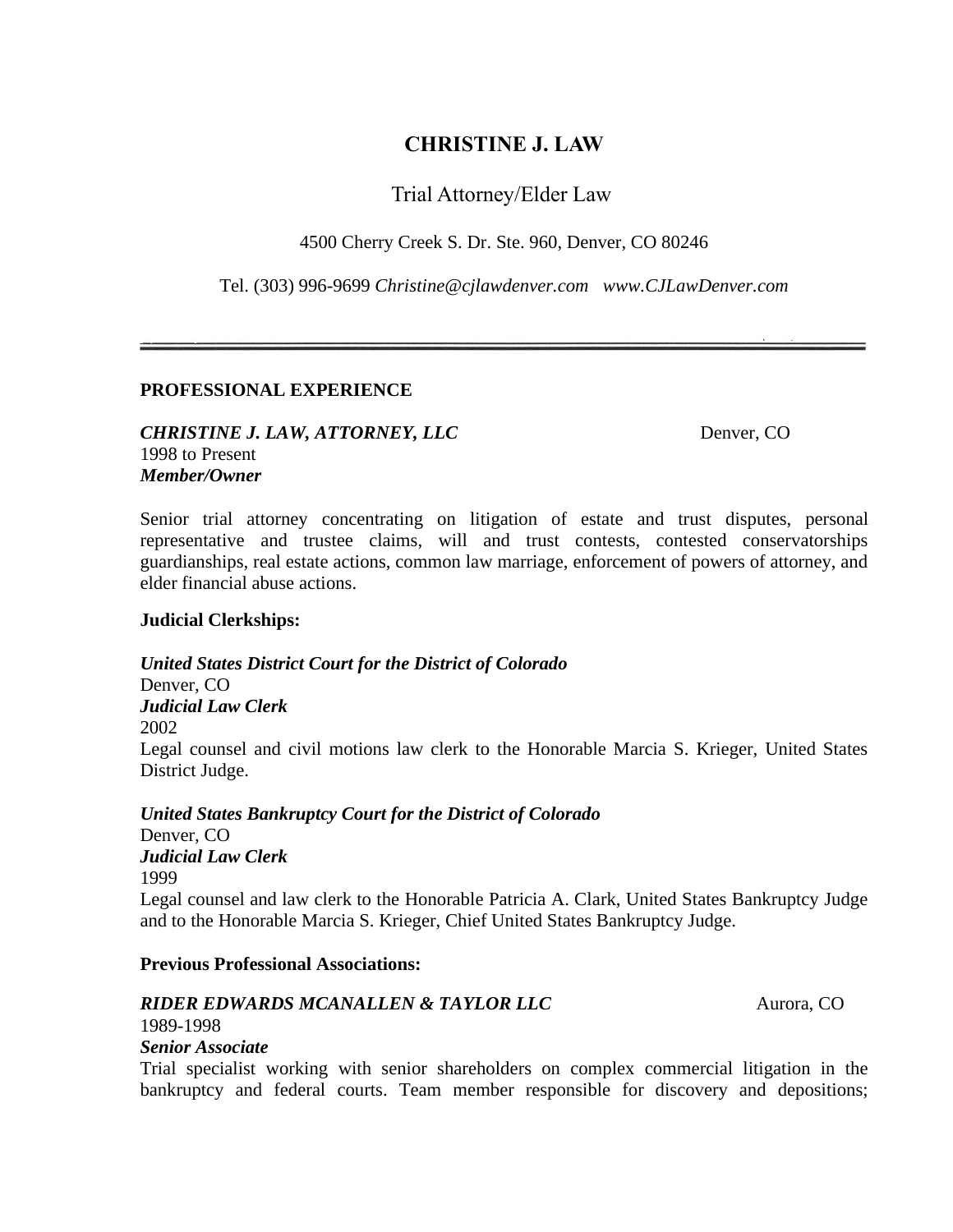document administration and jury selection and instructions.

#### *FARM CREDIT BANK OF OMAHA* Omaha, Nebraska

1986 - 1989

#### *Senior Regional Attorney*

Supervised 15 outside trial attorneys and personally litigated lawsuits to resolve \$40 million in bad debt by restructure agreements and collection litigation in bankruptcy, federal and state courts. Recovered 95% of monies owed.

# *ATKINS, FERGUSON, ZIMMERMAN, CARNEY AND LAW* Scottsbluff, Nebraska

# 1978 - 1986

### *Associate/Partner*

Achieved Partner status within two years. Initially built domestic relations and family law litigation practice and later established area of concentration representing lenders and creditors in complex commercial litigation.

# **EDUCATION**

JD, University of Nebraska College of Law, 1978 BA, Speech/Sociology (Highest Honors), Northwest Missouri State University, 1974

# **ADMISSIONS**

State of Colorado State of Nebraska (Inactive Status) United States District Court (Colorado) United States Bankruptcy Court (Colorado) United States Court of Appeals (Tenth Circuit)

# **PROFESSIONAL ASSOCIATIONS**

Fellow, Colorado Bar Foundation 2006 to present Colorado Bar Association-1989 to present Bar Association Section Membership through 2021: Estate and Trust Section Elder Law Section Solo and Small Firm Section; Litigation Section Colorado Women's Bar Association 2017 to present Aurora Bar Association 1989 to present Arapahoe County Bar Association 1989 to present

# **PROFESSIONAL PUBLICATIONS**

Author: *Common Law Marriage in Colorado, Chapter 12*, *Elder Law in Colorado*, *(2010)* with revisions. Updates 2011 through 2020.

Author: *Results of the Colorado Bar Association 2005 Judicial Survey*, The Colorado Lawyer, December 2005, Vol. 34, No. 12. (Authored as Chair of the Judicial Survey Subcommittee, Judicial Liaison Section, Colorado Bar Association)

# **PROFESSIONAL PRESENTATIONS**